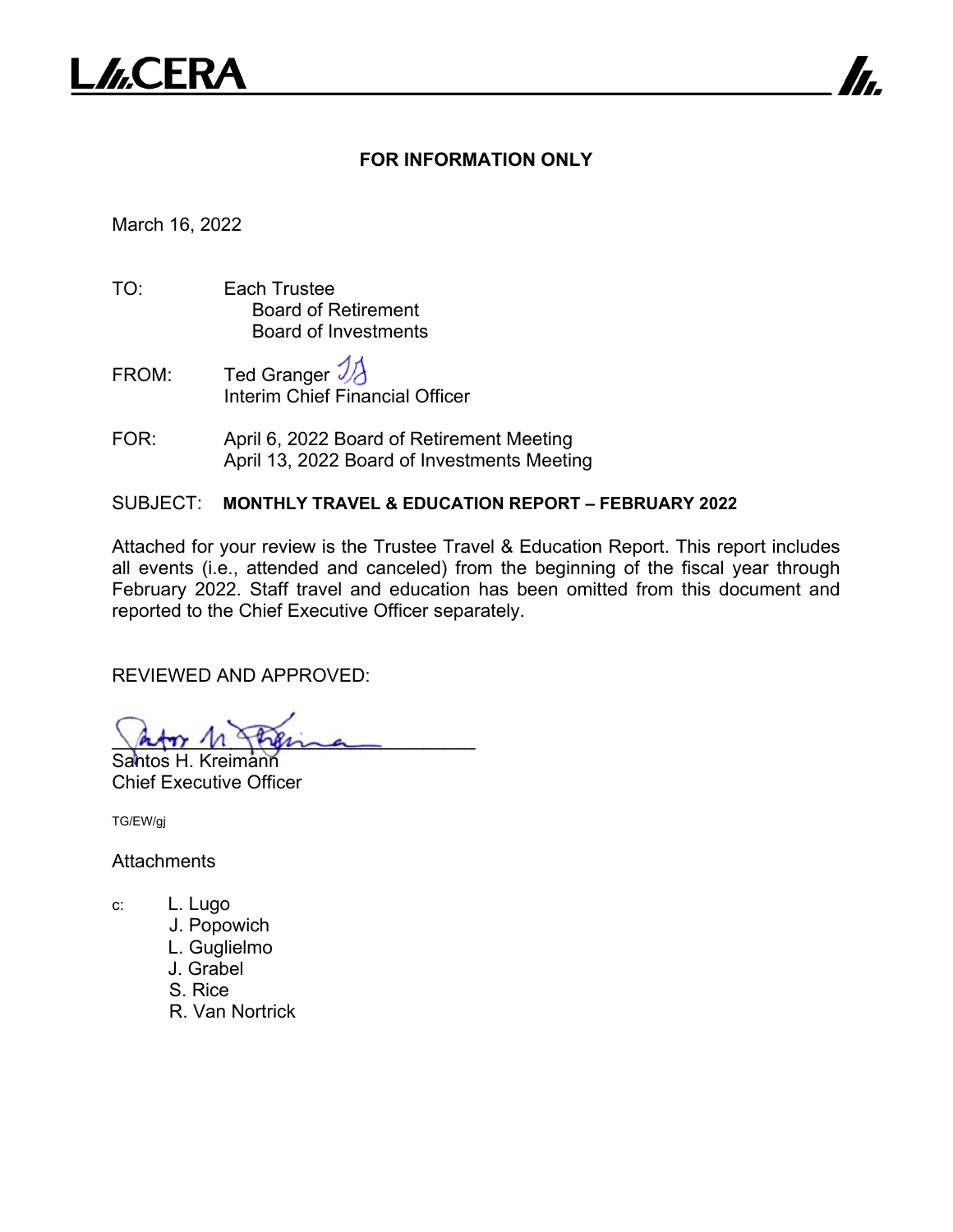

|        |                          | Attendee Purpose of Travel - Location                                                               | <b>Event Dates</b>      | <b>Travel Status</b> |
|--------|--------------------------|-----------------------------------------------------------------------------------------------------|-------------------------|----------------------|
|        |                          | <b>Alan Bernstein</b>                                                                               |                         |                      |
| A      | 1.                       | Edu - NCPERS 2021 Public Pension Funding Forum - New York, NY                                       | 08/22/2021 - 08/24/2021 | Attended             |
|        | 2                        | Edu - 2021 SuperReturn North America - Boston, MA                                                   | 10/04/2021 - 10/05/2021 | Attended             |
|        | 3                        | Edu - Latin America US Real Estate Meeting - South Beach FL                                         | 11/29/2021 - 11/30/2021 | Attended             |
| B      | $\overline{\phantom{a}}$ | Edu - 2021 Milken Institute Global Conference - Los Angeles, CA                                     | 10/17/2021 - 10/20/2021 | Attended             |
|        |                          | Edu - SACRS Fall Conference - Los Angeles CA                                                        | 11/09/2021 - 11/12/2021 | Attended             |
| X      | $\overline{\phantom{a}}$ | Edu - SuperReturn International Berlin - Berlin, Germany                                            | 11/09/2021 - 11/12/2021 | Canceled             |
|        |                          | <b>Vivian Gray</b>                                                                                  |                         |                      |
| A      | 1                        | Edu - NCPERS 2021 Public Pension Funding Forum - New York, NY                                       | 08/22/2021 - 08/24/2021 | Attended             |
| B      |                          | Edu - SACRS Fall Conference - Los Angeles CA                                                        | 11/09/2021 - 11/12/2021 | Attended             |
|        |                          | Admin - SACRS Board of Directors Meeting - Rancho Mirage CA                                         | 12/14/2021 - 12/14/2021 | Attended             |
|        |                          | Admin - SACRS Board of Directors and Program Committee Meeting -<br><b>Berkeley CA</b>              | 01/24/2022 - 01/25/2022 | Attended             |
| $\vee$ | $\blacksquare$           | Edu - Congressional Black Caucus Foundation - VIRTUAL                                               | 09/12/2021 - 09/17/2021 | Attended             |
|        |                          | Edu - Private Credit Outlook: Key Trends and the Road Ahead - VIRTUAL                               | 09/16/2021 - 09/16/2021 | Attended             |
|        |                          | Edu - NASP 32nd Annual Financial Services Virtual Conference - VIRTUAL                              | 09/22/2021 - 09/24/2021 | Attended             |
|        |                          | Edu - New America Alliance: U.S. Economic Recovery - VIRTUAL                                        | 11/10/2021 - 11/10/2021 | Attended             |
|        |                          | Edu - CFA Society of Los Angeles - Diversity, Equity, and Inclusion Virtual<br>Conference - VIRTUAL | 02/10/2022 - 02/10/2022 | Attended             |
|        |                          | <b>David Green</b>                                                                                  |                         |                      |
| B      |                          | Edu - SACRS Fall Conference - Los Angeles CA                                                        | 11/09/2021 - 11/12/2021 | Attended             |
|        | $\overline{\phantom{a}}$ | Edu - 2022 PPI Winter Roundtable - Westlake Village CA                                              | 02/23/2022 - 02/25/2022 | Attended             |
| X      |                          | Edu - 2021 CII Fall Conference - Chicago, IL                                                        | 09/22/2021 - 09/24/2021 | <b>Host Canceled</b> |
|        |                          | <b>Elizabeth Greenwood</b>                                                                          |                         |                      |
| B      |                          | Edu - 2021 Milken Institute Global Conference - Los Angeles, CA                                     | 10/17/2021 - 10/20/2021 | Attended             |
|        |                          | <b>James Harris</b>                                                                                 |                         |                      |
| B      | ÷.                       | Edu - CRCEA 2021 Fall Conference - Long Beach, CA                                                   | 11/07/2021 - 11/10/2021 | Attended             |

In.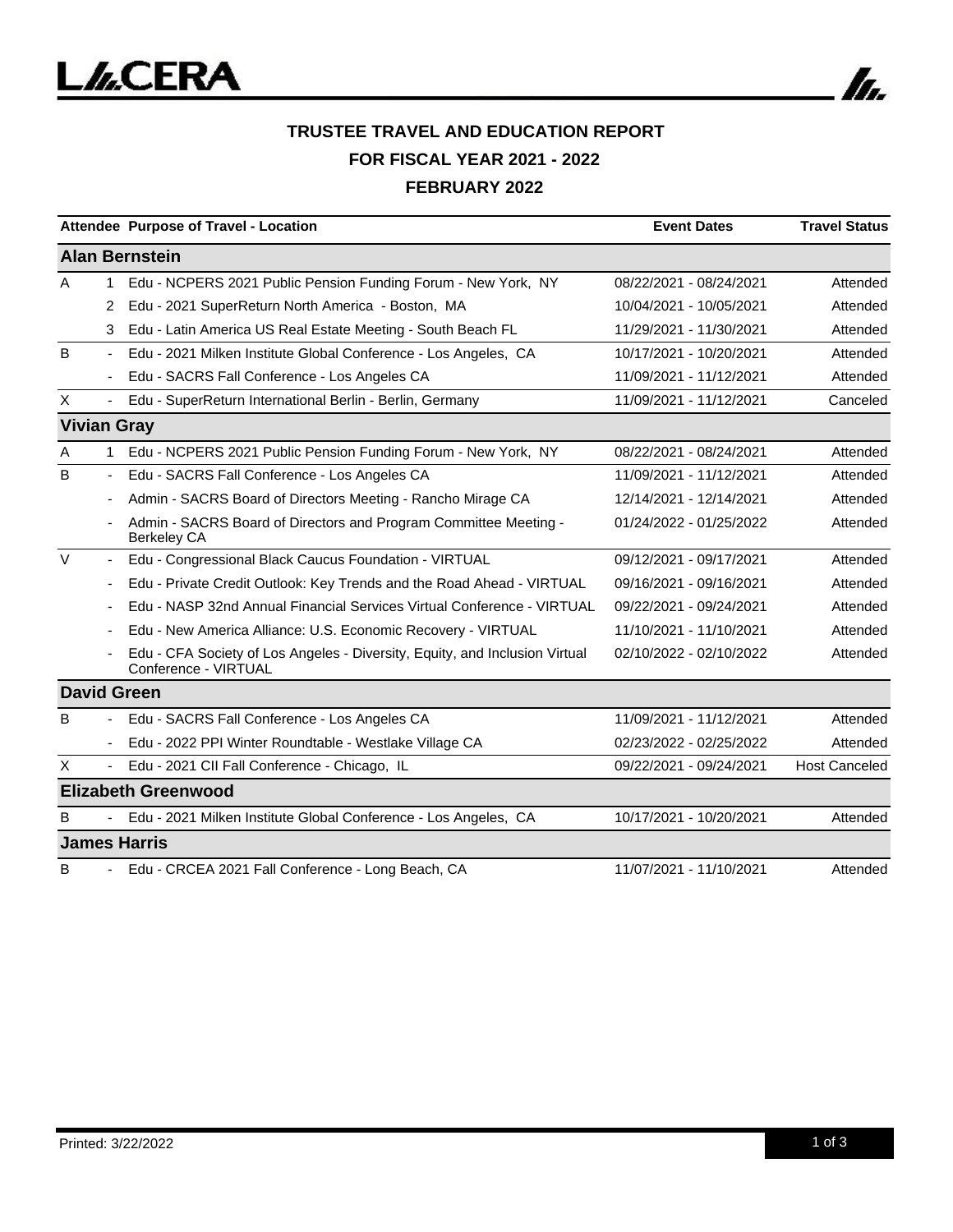

## **TRUSTEE TRAVEL AND EDUCATION REPORT FOR FISCAL YEAR 2021 - 2022 FEBRUARY 2022**

|                   |                          | Attendee Purpose of Travel - Location                                                                                                      | <b>Event Dates</b>      | <b>Travel Status</b> |
|-------------------|--------------------------|--------------------------------------------------------------------------------------------------------------------------------------------|-------------------------|----------------------|
|                   |                          | <b>Patrick Jones</b>                                                                                                                       |                         |                      |
| B                 |                          | Edu - 2021 Milken Institute Global Conference - Los Angeles, CA                                                                            | 10/17/2021 - 10/20/2021 | Attended             |
| $\vee$            |                          | Edu -SACRS Public Pension Investment Management Program - VIRTUAL                                                                          | 07/13/2021 - 07/22/2021 | Attended             |
|                   |                          | Edu - Harvard Kennedy School Executive Education: Leading Smart Policy<br>Design: A Multisectoral Approach to Economic Decisions - VIRTUAL | 09/21/2021 - 10/12/2021 | Attended             |
|                   |                          | Edu - Duke University Executive Education Program - Corporate Social<br>Responsibility - VIRTUAL                                           | 12/06/2021 - 12/14/2021 | Attended             |
|                   |                          | Edu - Harvard Kennedy School Executive Education: Behavioral Insights and 01/31/2022 - 02/16/2022<br>Public Policy Program - VIRTUAL       |                         | Attended             |
|                   |                          | Edu - CFA Society of Los Angeles - Diversity, Equity, and Inclusion Virtual<br>Conference - VIRTUAL                                        | 02/10/2022 - 02/10/2022 | Attended             |
|                   |                          | <b>Shawn Kehoe</b>                                                                                                                         |                         |                      |
| V                 |                          | Edu - Morgan Stanley Virtual Global Insights Day - VIRTUAL                                                                                 | 02/09/2022 - 02/09/2022 | Attended             |
| X                 |                          | Edu - 2021 Milken Institute Global Conference - Los Angeles, CA                                                                            | 10/17/2021 - 10/20/2021 | Canceled             |
|                   |                          | Edu - SACRS Fall Conference - Los Angeles CA                                                                                               | 11/09/2021 - 11/12/2021 | Canceled             |
|                   |                          | <b>Joseph Kelly</b>                                                                                                                        |                         |                      |
| B                 |                          | Edu - 2021 Milken Institute Global Conference - Los Angeles, CA                                                                            | 10/17/2021 - 10/20/2021 | Attended             |
| $\vee$            | $\overline{\phantom{a}}$ | Edu -SACRS Public Pension Investment Management Program - VIRTUAL                                                                          | 07/13/2021 - 07/22/2021 | Attended             |
|                   |                          | Edu - Private Credit Outlook: Key Trends and the Road Ahead - VIRTUAL                                                                      | 09/16/2021 - 09/16/2021 | Attended             |
|                   |                          | Edu - Pugh Capital 30th Anniversary Virtual Event Series - VIRTUAL                                                                         | 09/22/2021 - 09/22/2021 | Attended             |
|                   |                          | Edu - 2021 Institute of Internal Auditors Los Angeles Conference:<br>Governance, Grit and Gravitas - VIRTUAL                               | 10/04/2021 - 10/06/2021 | Attended             |
|                   |                          | Edu - NACD Pacific Southwest / USC Marshall Corporate Directors<br>Symposium - November 2021 - VIRTUAL                                     | 11/10/2021 - 11/10/2021 | Attended             |
| X                 |                          | Edu - Global Investors Annual Meeting - New York, NY                                                                                       | 12/13/2021 - 12/14/2021 | Canceled             |
| <b>Keith Knox</b> |                          |                                                                                                                                            |                         |                      |
| V                 |                          | Edu - Harvard Business School Audit Committees In A New Era of<br>Governance - VIRTUAL                                                     | 07/21/2021 - 07/23/2021 | Attended             |
|                   |                          | Edu - Pugh Capital 30th Anniversary Virtual Event Series - VIRTUAL                                                                         | 09/22/2021 - 09/22/2021 | Attended             |
|                   |                          | Edu - New America Alliance: U.S. Economic Recovery - VIRTUAL                                                                               | 11/10/2021 - 11/10/2021 | Attended             |
|                   |                          | <b>Wayne Moore</b>                                                                                                                         |                         |                      |
| B                 |                          | Edu - 2021 Milken Institute Global Conference - Los Angeles, CA                                                                            | 10/17/2021 - 10/20/2021 | Attended             |
|                   |                          | <b>William Pryor</b>                                                                                                                       |                         |                      |
| B                 |                          | Edu - SACRS Fall Conference - Los Angeles CA                                                                                               | 11/09/2021 - 11/12/2021 | Attended             |
|                   |                          | <b>Les Robbins</b>                                                                                                                         |                         |                      |
| B                 |                          | Edu - CRCEA 2021 Fall Conference - Long Beach, CA                                                                                          | 11/07/2021 - 11/10/2021 | Attended             |
| V                 |                          | Edu - CALAPRS Trustees Roundtable - VIRTUAL                                                                                                | 10/29/2021 - 10/29/2021 | Attended             |